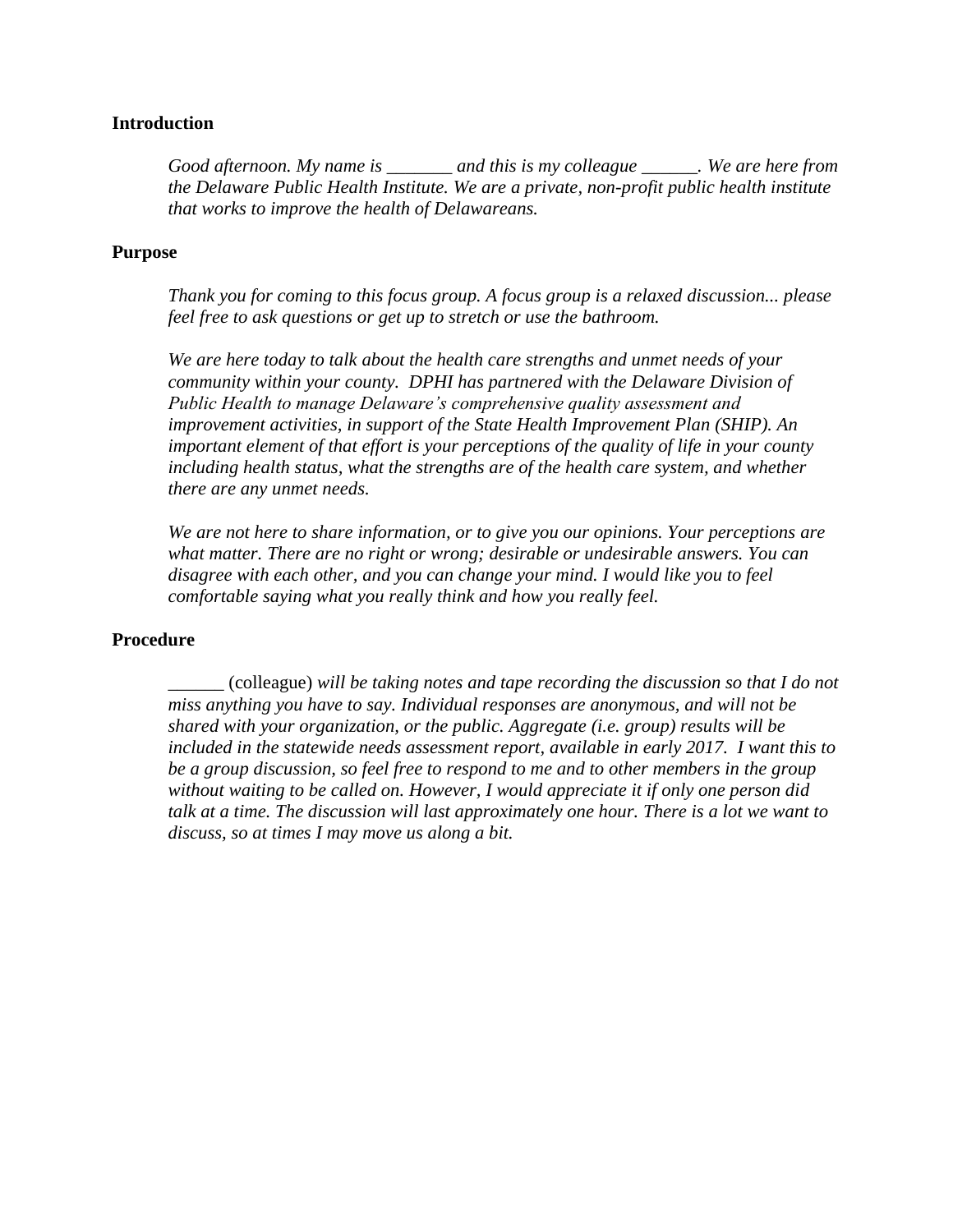#### **Introductions**

**1. Now, let's start by everyone sharing their name, how long they've lived in \_\_\_\_ county, and the #1 health issue or health problem they feel is most important in their community** *(i.e., problems related to aging such as arthritis or hearing/vision loss, child abuse/neglect, diabetes, high blood pressure, domestic violence, cancers, homicide, mental health problems, suicide, infant death, infectious disease, dental problems, teenage pregnancy, etc.).* 

**2) In the same fashion, I'd like each of you to name one "risk" behavior you feel is most or important or contributing the most to unfavorable health outcomes in your community** *(i.e., alcohol abuse, poor eating habits, dropping out of school, racism, drug abuse, refusing immunizations, tobacco use, unsafe sex, not abiding by child safety laws, etc.).* 

**3) Lastly, I'd like each of you to name one factor you feel is most important for achieving/maintaining a healthy community** *(i.e., low crime/safe neighborhoods, good schools, parks and recreation, clean environment, affordable housing, strong family life, healthy behaviors and lifestyles, excellent race relations, low death and disease rates, religious or spiritual values, access to health care, etc.).* 

Next, I am going to ask you some questions about health and quality of life in this county. These questions will be open to the room to respond.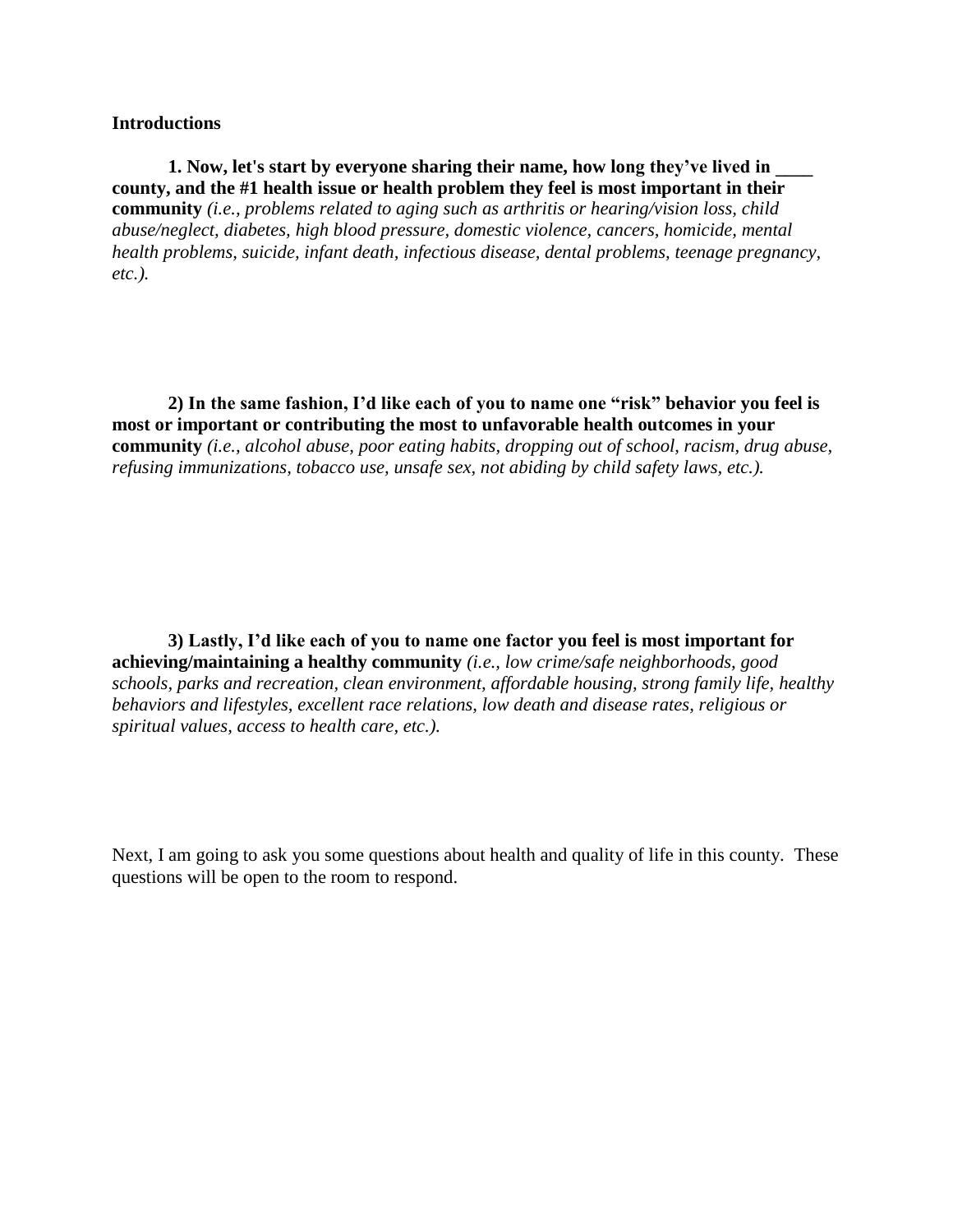# **Quality of Life Questions**

- 1. What is the quality of life in this county? What characteristics of the community make it so? (Consider your sense of safety, well-being, participation in community life and associations, etc.) [IOM, 1997]
- 2. How satisfied or unsatisfied are you with the health care system in the community? Why? (Consider access, cost, availability, quality, options in health care, etc.) [IOM, 1997]

3. For those of you who have children, what are the pros and cons of raising children in this community? (Consider school quality, day care, after school programs, recreation, etc.)

4. What are the pros and cons of growing older in this community? (Consider older adultfriendly housing, transportation to medical services, churches, shopping; older adult day programs, social support for older adults living alone, meals on wheels, etc.)

5. How much economic opportunity is there in the community? What types of economic opportunity are there? What types are missing? (Consider locally owned and operated businesses, jobs with career growth, job training/higher education opportunities, affordable housing, reasonable commute, etc.)